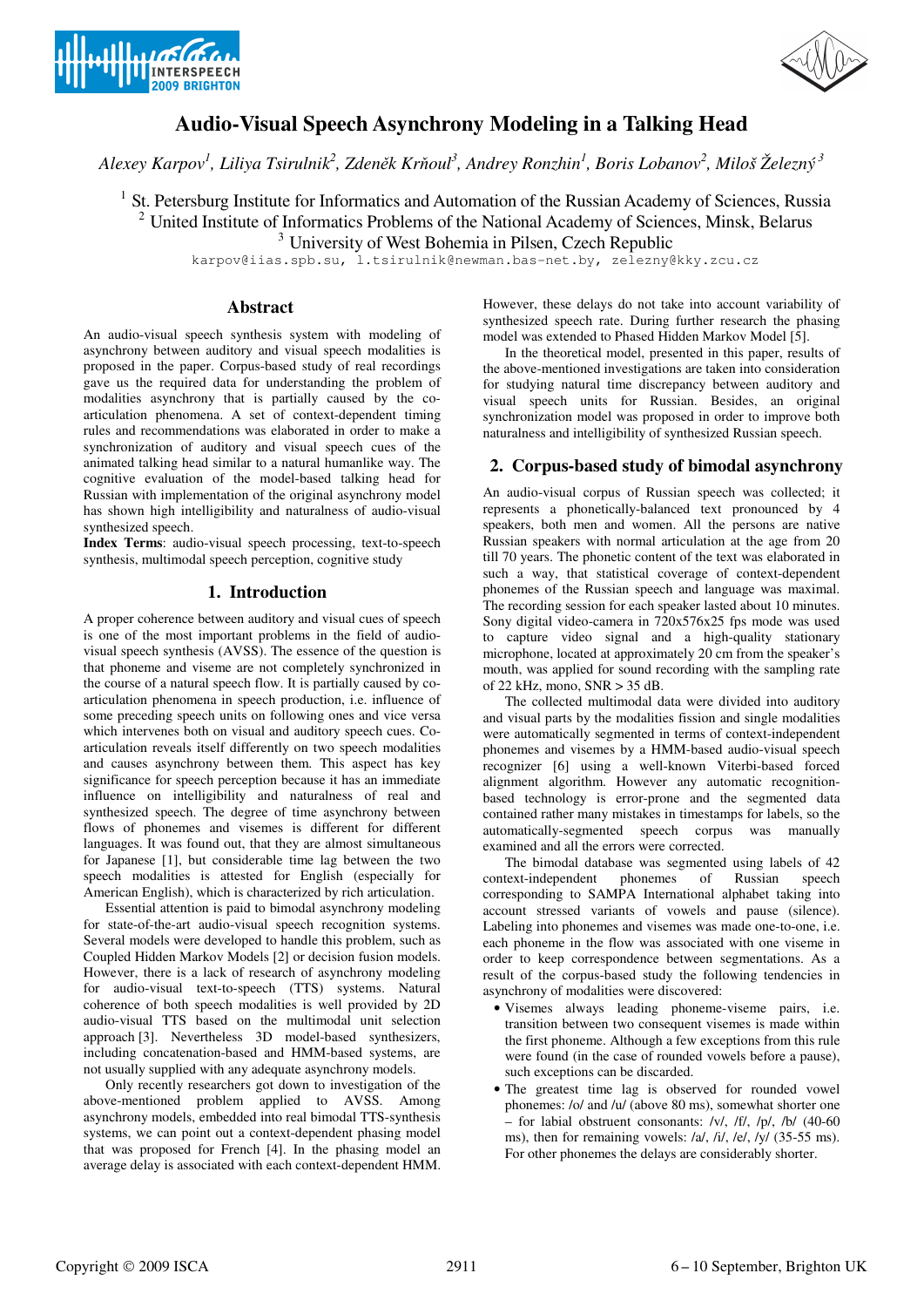- Stressed rounded vowel phonemes  $(lu_0/$ ,  $l_0/$ ) have longer delays than the same unstressed phonemes. For the other vowels this is not valid.
- The best time coherence is observed for viseme-phoneme pairs of sonorants (/r/, /l/, /n/), excluding phoneme /m/.
- At the beginning of a phrase (1-st, 2-nd, 3-rd visemes) the visual units usually lead more noticeably over the corresponding phonemes than in the central part or at the end of a phrase.

Based on study of revealed asynchrony a set of contextdependent timing rules was defined (Section 3.3), which allows modeling of these phenomena for improvement of AVSS.

### **3. Talking head model for Russian**

General architecture of the developed audio-visual speech synthesizer for Russian is depicted in Figure 1. In the given research we propose a way for implementation of an additional module in the standard architecture of audio-visual speech synthesizer, this is the module for modeling of asynchrony phenomena between corresponding auditory and visual units. The proposed talking head is an audio-driven model so the visual processing part is controlled by the results of text-tospeech system with the help of modalities asynchrony model. High-quality auditory speech synthesizer was designed for Russian especially, while visual part was initially created for Czech and later adopted to Russian, because of the fact that both of the languages belong to Slavic group of languages.



Figure 1: *General architecture of the bimodal synthesizer.*

#### **3.1. Auditory speech synthesis**

The applied TTS-synthesis model is based on allophones and multi-allophones natural waves (ANWs and MANWs) concatenation [7]. The speech prosody synthesis uses an original Accentual Units Portrait (AUP) model for a stylization of tonal, rhythmical and dynamic contours of a phrase. Fusion of these modules allows synthesizing speech with a high degree of intelligibility and naturalness. In the system an incoming orthographic text to be transformed into speech signal undergoes a number of successive operations carried out by specialized processors: textual, phonemic, prosodic and acoustical. The textual processor divides an orthographic text into utterances; transforms numbers and abbreviations into textual form; divides an utterance into phrases; places word stress (weak and strong); divides phrases into accentual units (AU), and finally marks the intonation type of the input phrase. The prosodically-marked text is sent to the phonemic processor, which performs the following tasks: phonemic transcription of the text; transforming the phonemic text into allophonic one; combining the allophones into multiallophones. The prosodic processor calculates the target values of fundamental frequency  $(F_0)$ , amplitude  $(A)$  and duration  $(T)$ for each allophone basing on the intonation type of the input phrase and extracting the corresponding Accent Units Portrait from the AUPs database. The acoustical processor uses output of the phonemic and prosodic processors to extract the appropriate allophones and multi-allophones natural waves from ANWs and MANWs database, modify their prosodic parameters and concatenate the derived ANWs and MANWs to continuous speech signal.

#### **3.2. Visual speech synthesis**

The audio-visual speech synthesizer is based on a parametrically controllable 3D model of a head. Movable parts are animated by a set of control points. The synthesis is concatenative, i.e. the descriptions of the visemes (in the form of the sets of control points) are concatenated to produce continuous stream of visual parameters. In the concatenative approach the co-articulation problem has to be solved to avoid unpleasant visual artifacts at the viseme borders. In our case the co-articulation is modeled by visual unit selection method [8] rather than with the help of dominance functions since the former method is able to better achieve articulatory targets important for visual perception of certain phonemes (for example, occlusions for /p/, /b/, /m/). The animation model uses the synthesized control points to move vertices of a 3D head model. For smooth movements of parts of a face the vertices surrounding the control points are interpolated. For acquisition of a static model of a head, 3D scanning technology is used. It employs a set of a camera, 4 mirrors and a dataprojector. The 3D information is composed from two viewpoints contained in one camera frame, where they are projected by the set of mirrors. The dataprojector generates vertical stripe light that moves over the scanned face horizontally during the scanning. As a result a 3D model of a face part of a specific person is obtained. Similarly the whole head model is acquired using the same system, while manually combining the views from different points.

#### **3.3. Rule-based asynchrony modeling**

Synchronization of virtual face and lip movements with synthesized acoustical signal is realized on the basis of information known about positions of beginning and end boundaries of each context-dependent phoneme (allophone) in the speech flow. Duration of every allophone is set by the auditory TTS system based on allophone average length and required speech tempo. To model bimodal asynchrony in the developed audio-driven talking head and take into account different speech rates the following 16 context-dependent timing rules for transitions between visemes were defined:

- from a pause to any vowel phoneme: from 1/4 to 3/4 of acoustical pause duration, but not more than 160 ms and not less than 80 ms;
- from a pause to any consonant phoneme: from  $\frac{1}{2}$  to end of pause, but not more than 120 ms and not less than 40 ms;
- from an unrounded vowel to a rounded vowel: from  $\frac{1}{2}$  to end of the first vowels, so the center of transition is approximately located at ¾ of the first vowel;
- from a velar consonant  $(h/ h, f/g, f/ k)$  to a rounded vowel: from the beginning to  $\frac{1}{2}$  of the consonant (consonant may disappear altogether);
- from a velar consonant to an unrounded vowel: from  $\frac{1}{4}$  to ¾ of the consonant, so the center of transition should be placed in a middle of the consonant phoneme;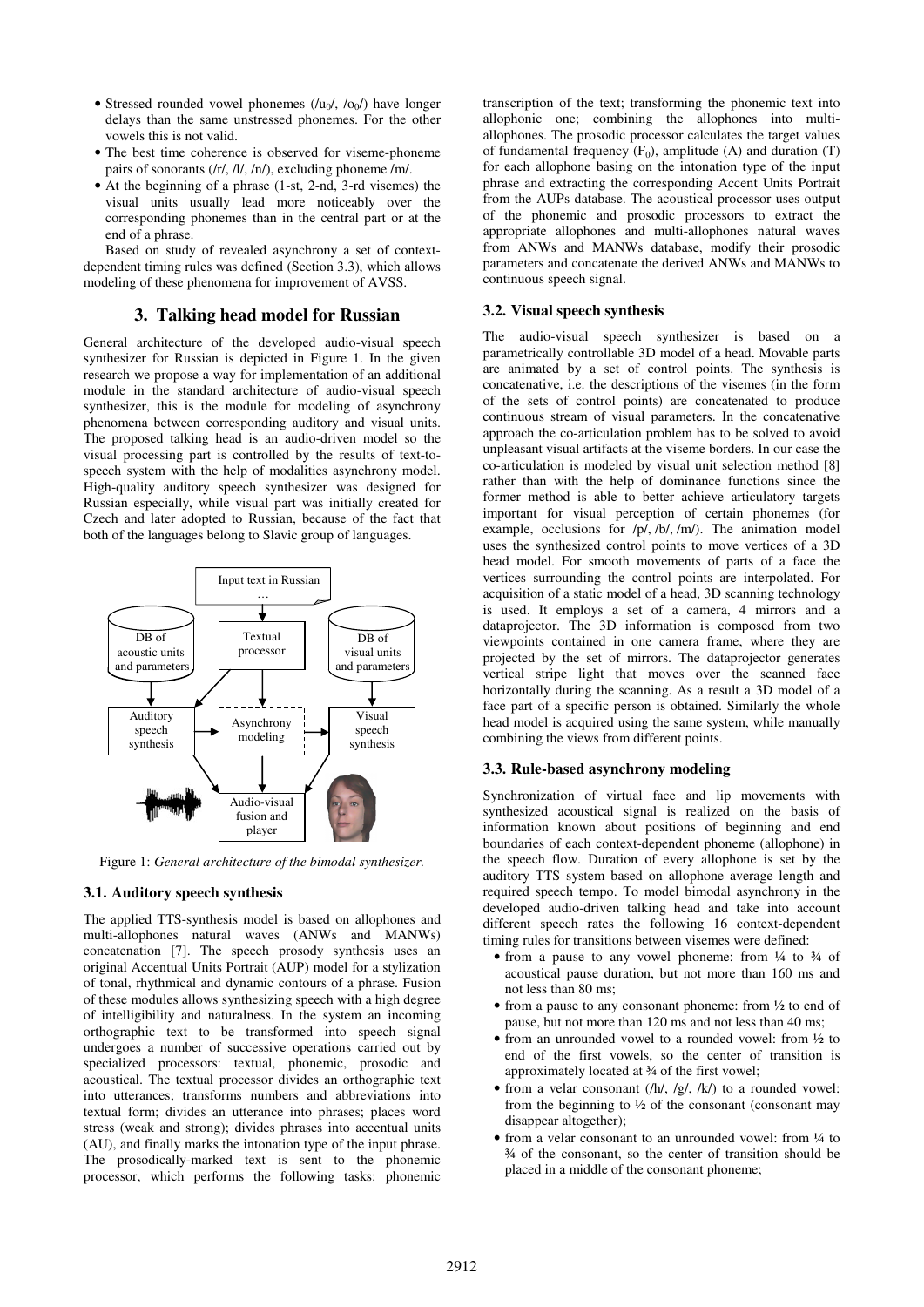- from any dental or alveolar obstruent consonant to a rounded vowel: from 1/4 to 3/4 of the consonant;
- from any dental or alveolar obstruent consonant to an unrounded vowel: from ½ to the end of the consonant;
- from a consonant to a labial obstruent consonant (/v/, /f/, /p/, /b/): from  $\frac{1}{4}$  to  $\frac{3}{4}$  of the first consonant;
- from a vowel to a labial obstruent consonant: from  $\frac{1}{2}$  to end of the vowel;
- from a vowel phoneme or labial consonant to pause: from ¾ of the first phoneme to the end of the phoneme plus ¼ of its duration;
- from any obstruent consonant to a labial obstruent consonant: from  $\frac{1}{4}$  to  $\frac{3}{4}$  of the first phoneme:
- all other transitions between visemes are performed within the time from  $\frac{2}{3}$  to the end of the first phoneme;
- for any second phoneme in a phrase or a syntagma the delay is additionally increased by ¼ relative duration of a preceding phoneme, but not more than 40 ms;
- for any third phoneme in a phrase the delay is additionally increased by  $\frac{1}{8}$  relative duration of a preceding phoneme, but not more than 20 ms;
- for every stressed vowel all timings correspond to unstressed versions but with a shift of the viseme tail boundary ahead by  $\frac{1}{8}$  relative duration of the following phoneme (excluding pause), but not more than 20 ms.
- for the stressed rounded vowels timings correspond to unstressed variants with an additional lag for the phoneme by  $\frac{1}{8}$  relative duration of the preceding phoneme.

## **4. Cognitive experiments with talking head**

The above-listed timing rules were implemented in the proposed 3D model-based AVSS. The cognitive experiments with the talking head consisted of two coherent parts: (1) evaluation of different kinds of asynchrony models of speech synthesizer aimed at the estimation of synthesized speech naturalness; (2) analysis and evaluation of speech intelligibility in noises. Three kinds of stimuli were applied at the speech perception experiments: (1) auditory synthesized speech; (2) audio-visual synthesized speech with the talking head; (3) prerecorded auditory real speech (the same speaker's female voice was used for creation of the synthesized voice). Totally 20 phonetically-balanced sentences were selected before the testing and presented in a random order to each informant during the experiment. Each phrase is composed of 3-5 wellknown meaningful Russian words connected by prepositions. However, all the phrases are meaningless on the whole or have a partial meaning so that to test human's visual and hearing perception only without a-priory semantic knowledge.

At the first step informants were asked to listen two times to a synthesized phrase (in order to avoid an effect of suddenness); after that they had to write down a chain of words they recognized. Then the subjects could perceive the same utterance said by the fully-functional talking head, at the second step the subjects had to examine four kinds of audiovisual synchronization models: (1) the baseline system without any asynchrony; (2) the talking head with the proposed asynchrony model; (3) a simple asynchrony model where a stationary delay of 150 ms is applied to the audio signal relatively to the corresponding video signal (V150A model means the video signal leads in 150 ms); (4) another simple asynchrony model where a stationary delay of 150 ms is applied to the video signal (A150V model). At this step the informants were asked to test the talking head and to evaluate the quality and naturalness of audio-visual synchronization ("in-sync" or "not in-sync") of the synthesized speech by a 5 point scale. The informants wrote down a sentence they recognized. At the last step they were asked to listen twice to the same pre-recorded phrase, but said by the real speaker and fill in the third string of the questionnaire. Such a cycle with different test phrases was repeated 20 times per each tester. Moreover, an additive acoustic noise of two types (bubble or white noise) with different intensity (SNR varied from 5 to 25 dB) was randomly introduced into the clean speech signal.

10 volunteers of 20-35 years old with normal hearing and eyesight took part in the experiment. Figure 2 shows a distribution of user evaluations averaged over all test phrases for each tester. All the persons identified mis-synchronization of auditory and visual speech cues for A150V model; two subjects of them did not perceive difference in synchronization for baseline talking head, V150A model and the proposed asynchrony model; two other persons did not find any difference in synchronization for V150A model and new asynchrony model; the remaining subjects confirmed that they see distinctions in the talking head with different asynchrony models. Surprisingly enough, but most of the respondents evaluated the baseline model with rather low marks, it was placed third in "the contest"; the majority of users gave the first place to the proposed original asynchrony model and only one person preferred V150A model. The informants were more tolerant to video signal leading than to audio signal leading.



Figure 2: *Averaged user evaluations of asynchrony models.* 

Figure 3 presents a distribution of user evaluations for four asynchrony models averaged over all the speakers in dependence of the signal-to-noise ratio (SNR) of bubble and white noise. It can be noted that with decreasing SNR informant's evaluations decrease as well, and this is true for every model excluding A150V. Important issue is the distance between evaluation marks for each pair of models: it also decreases when SNR drops. So informants perceived differences between the synchronization models better in relatively clean speech, but in very noisy speech (SNR  $\leq 10$ ) dB) many informants did not catch any difference. Probably it could be caused by difficulties in the detection of starting and ending moments of speech signals. However, an advantage in naturalness of the proposed asynchrony model in noiseless conditions was appreciated by most of the informants.

These results coincide well with other recent cognitive studies [9, 10] that aimed at investigating the influence of stationary shifts of auditory or visual speech signals on the intelligibility of real audio and/or visual recordings. For example, in [9] it was shown that high speech intelligibility is preserved while visual speech leads up to 200 ms or audio speech leading is less than 30 ms. Work [10] states that the best speech intelligibility is reached with a stationary audio delay of 40-200 ms, and this is better than without any asynchrony. However, all these research studied stationary signal delays only, in the present investigation we analyze a new rule-based asynchrony model, which proposes humanlike dynamical asynchrony between flows of visemes and phonemes that makes audio-visual speech more expressive and natural.